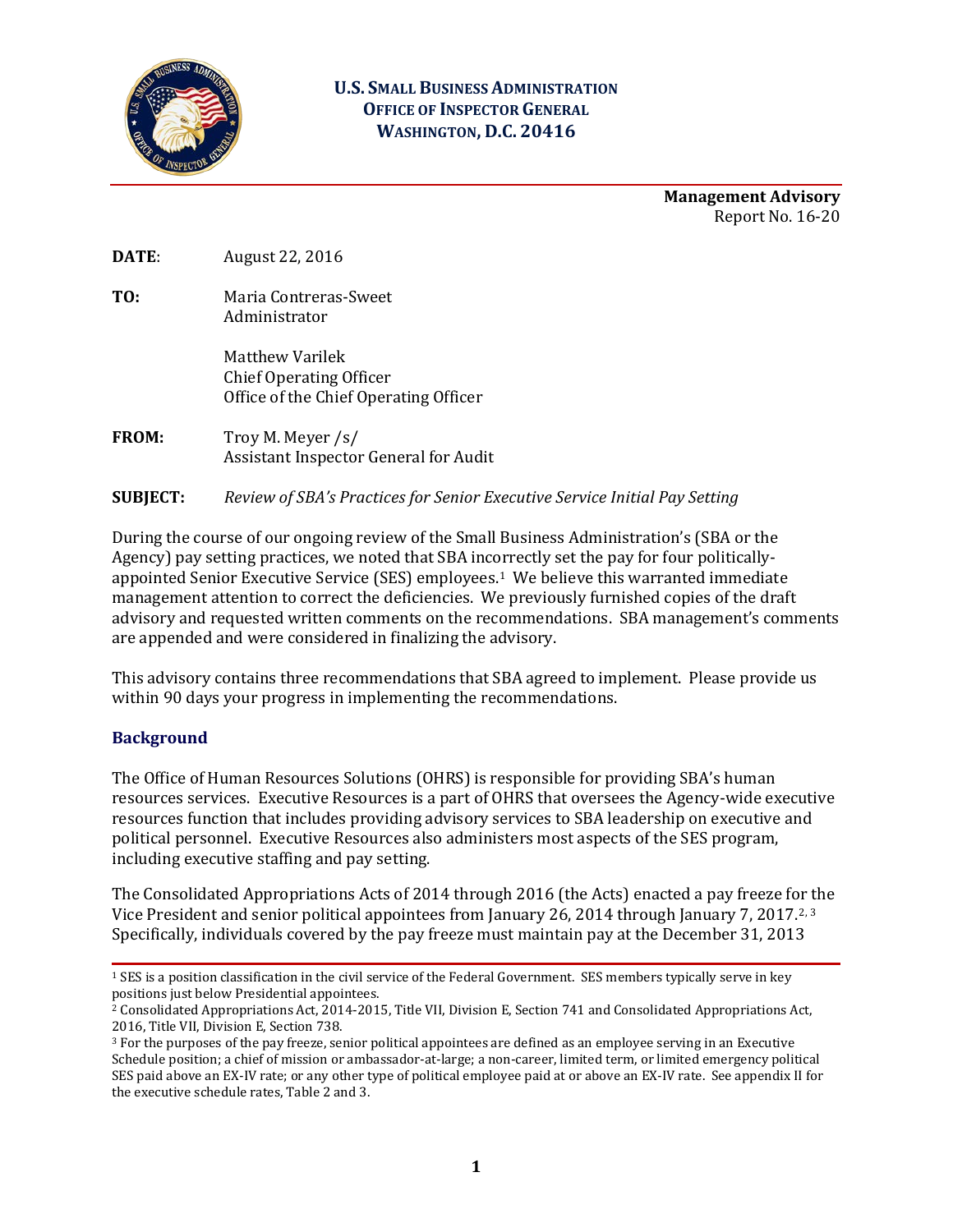level without any increases in basic or locality pay. Individuals newly appointed during the pay freeze are also limited to pay rates applicable at December 31, 2013. The Office of Personnel Management (OPM) issued guidance to Federal agency heads to assist with implementing the Acts.

In addition, the maximum pay an SES may earn depends on whether an agency has a performance appraisal system certified by OPM. For agencies with a certified system, the maximum pay is set at level II of th[e Executive Schedule;](https://en.wikipedia.org/wiki/Executive_Schedule) for those without a certified system, the maximum pay is set at level III. (See Appendix II Table 4 and 5.)

OPM grants provisional or full certification to agencies with appraisal systems that meet certain criteria. Specifically, OPM grants a 1-year provisional certification when an agency has designed, but not yet fully implemented or applied, an appraisal system for its senior executives, and a 2-year, or full certification, when the appraisal system is designed and applied.[4](#page-1-0) On August 26, 2014, OPM granted SBA a 1-year provisional certification rather than a full certification because not all performance plans contained adequate measurable results, and SBA exceeded the 5 percent awards cap in calendar year 2012.

SBA lost its provisional certification on August 25, 2015 because it did not timely submit its recertification request to OPM. The loss of the SES performance appraisal system certification impacted individuals paid on the SES pay schedule. Consequently, SBA must (1) limit initial pay for newly hired SESs to level III of the Executive Schedule, (2) discontinue salary increases for SESs above level III of the Executive Schedule, and (3) limit aggregated compensation for SESs to level I of the Executive Schedule. (See Appendix II for the rates of basic pay for members of the Executive Schedule and SES.)

#### **Objective**

The overall objective of our ongoing review is to determine whether SBA's pay setting practices, including salary increases and bonuses provided for Schedule Cs and SESs, complied with Federal laws and regulations. (See Appendix I for a detailed discussion of scope and methodology.)

#### **Results**

Executive Resources set initial pay higher than allowed for 4 out of 10 SESs we reviewed. This occurred because Executive Resources personnel were not familiar with certain Federal laws and regulations that govern SES pay settings. Additionally, OHRS's current policies and procedures for SES pay setting practices insufficiently detail the roles and responsibilities of the Executive Resources staff. If these internal controls deficiencies persist, SBA is susceptible to setting more improper salaries for SES appointments and incurring unnecessary salary expenses.

The pay freeze established in the Acts requires the initial pay of political SESs appointed after January 1, 2014 to be based on the rates of pay in effect on December 31, 2013.[5](#page-1-1) We found that for one political SES hired in March 2015, Executive Resources set the initial pay based on the 2015 SES pay table instead of 2013, which resulted in an overpayment of \$969. The employee was only in the position for seven pay periods; therefore, the overpayment amount was prorated for that period of time.

<span id="page-1-0"></span><sup>4</sup> 5 CFR§ 430.404

<span id="page-1-1"></span><sup>5</sup> See Appendix II Table 3 for 2013 SES salary ranges.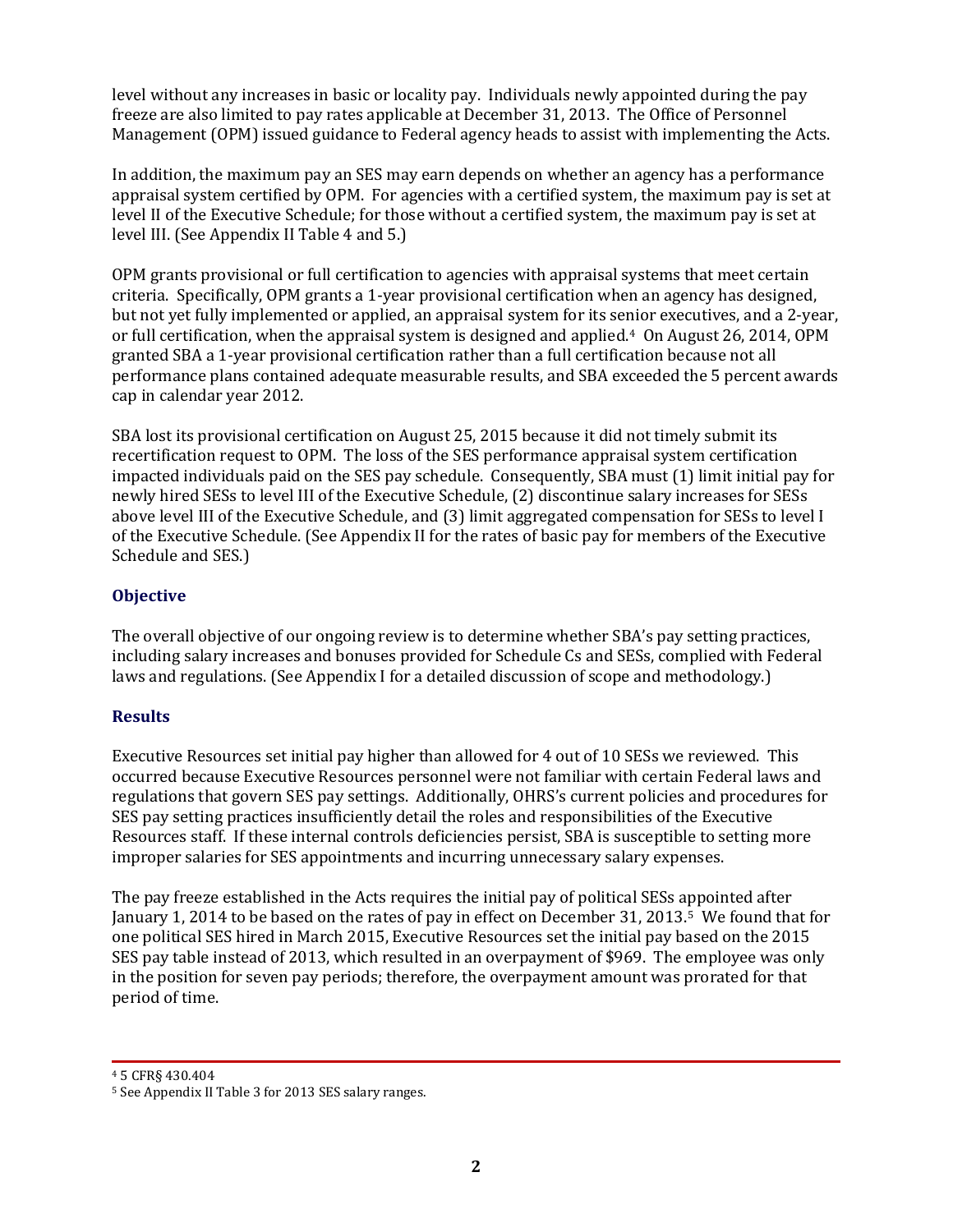In addition, because SBA lost its SES certification on August 25, 2015, the pay levels for newly appointed political SESs hired after that date must be based on 2013 rates of basic pay for agencies without a certified SES performance appraisal system. Nevertheless, Executive Resources set the initial pay for three political SESs above level III of the 2013 executive pay schedule after SBA lost its SES certification, which amounted to overpayments totaling \$6,704.[6](#page-2-0) In total, the four SES appointees we identified received overpayments totaling \$7,673 (See Table 1).

| <b>SES</b><br>Appointee | <b>Start Date</b> | Pay set by<br><b>OHRS</b> | <b>Correct Pay Level</b> | <b>Overpayment (Prorated)</b> |         |
|-------------------------|-------------------|---------------------------|--------------------------|-------------------------------|---------|
|                         | 3/21/2015         | \$183,300                 | \$179,700                |                               | \$969   |
| 2                       | 9/8/2015          | \$170,000                 | \$165,300                |                               | \$3,435 |
| 3                       | 11/29/2015        | \$168,700                 | \$165,300                |                               | \$1,700 |
| 4                       | 12/14/2015        | \$168,700                 | \$165,300                |                               | \$1,569 |
|                         |                   |                           |                          | <b>Total Overpayment</b>      | \$7,673 |
|                         |                   |                           |                          |                               |         |

#### **Table 1. Salary Comparison**

Source: Generated by OIG using pay setting data obtained from OHRS's personnel files and OPM pay tables.

Pursuant to Federal law, the Agency shall try to seek recovery of overpayments.[7](#page-2-1) The Agency may waive the overpayment only if collection of the overpayment "would be against equity and good conscience and not in the best interests of the United States."[8](#page-2-2) Therefore, we recommend that SBA's Chief Operating Officer remedy \$7,673 in overpayments.

OHRS did not develop a process to ensure updates to Federal pay setting regulations were communicated to Executive Resources employees. We did not find any SBA-published documentation discussing how to process SES pay setting to ensure compliance with the pay freeze authority. According to Executive Resources personnel, they juggle multiple responsibilities and do not always have the time to perform the research necessary to keep themselves abreast of all new laws and regulations.

Without systematic controls in place to assure compliance with pay setting regulations, SBA is susceptible to setting improper salaries for future SES hiring. According to Executive Resources personnel, they are currently drafting a detailed Standard Operating Procedure (SOP), *Senior Executive Service Recruitment and Performance Management System*. If implemented correctly, the new SOP would fulfill OPM's requirements for full certification while also providing employees with sufficient guidance.

After OIG notified the Agency of the incorrect pay settings identified during this review, Executive Resources promptly adjusted the affected SES members' pay to the correct level. While we acknowledge these corrective actions, SBA also must take preventative steps to avoid setting improper salaries in the future. A higher pay level than permitted can have continued effects, as it will also increase retirement, thrift savings, and insurance benefits. Therefore, SBA must ensure it adheres to governing laws and regulations to prevent the increased risk of unnecessarily incurring salary and benefits expenses.

<span id="page-2-0"></span><sup>6</sup> The overpayment amount was prorated based on the number pay periods worked. The cutoff date used was the pay period ending May 28, 2016.

<span id="page-2-1"></span><sup>7</sup> 31 U.S.C. 3711, *Collection and compromise*.

<span id="page-2-2"></span><sup>8</sup> 5 U.S.C. 5584(a), *Claims for overpayment of pay and allowances, and of travel, transportation and relocation expenses and allowance;* OMB Memorandum, *Determination with Respect to Transfer of Functions to Public Law 104-316,* December 17, 1996.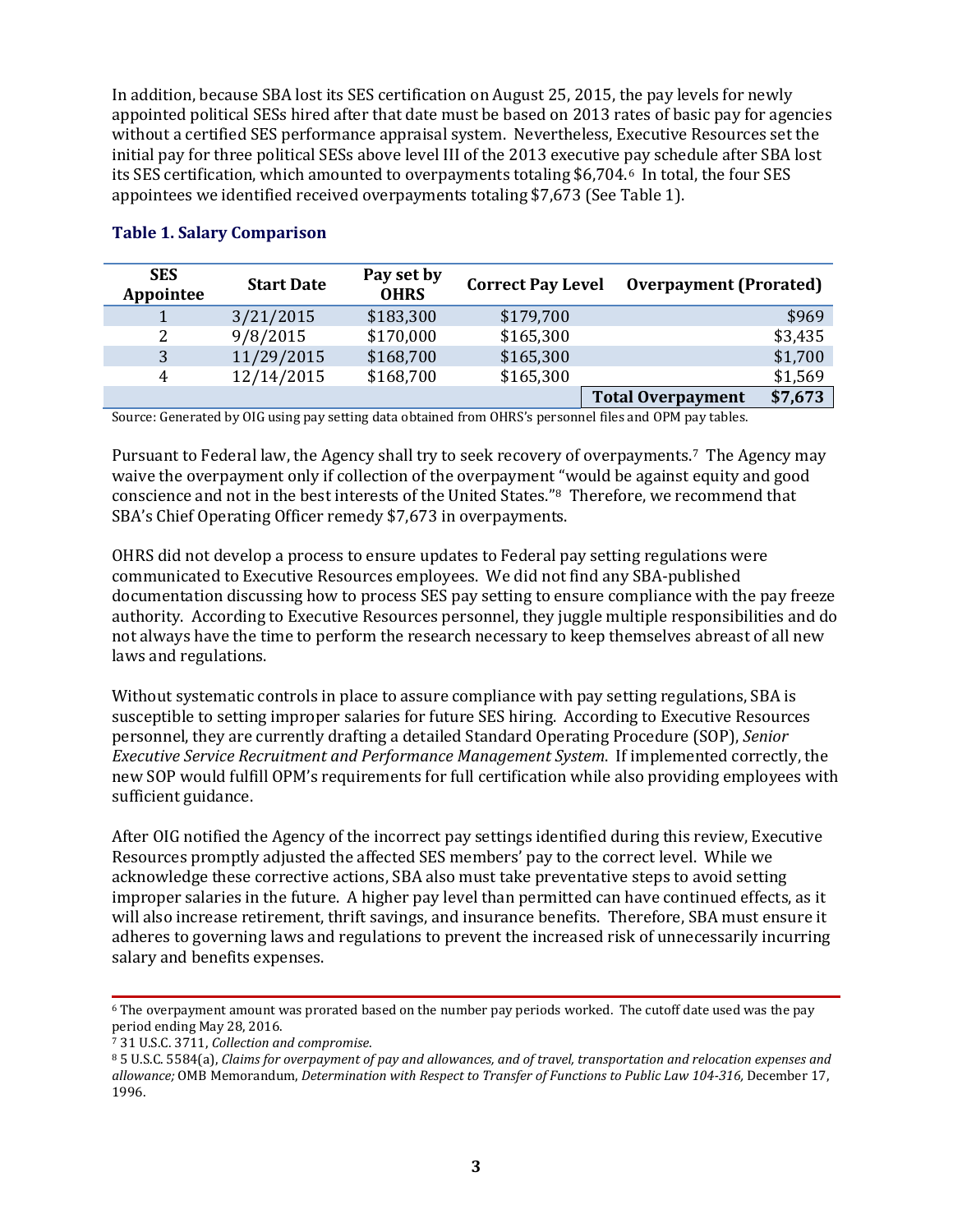#### **Recommendations**

We recommend that the Chief Operating Officer (COO):

- 1. Remedy the \$7,673 in overpayments.
- 2. Ensure that SBA has a process in place to keep Executive Resources employees informed on all updates to Federal pay setting laws and regulations.
- 3. In the interim, until SBA issues the Senior Executive Service Recruitment and Performance Management System SOP, implement procedures for SES pay setting to ensure compliance with Federal regulations.

#### **Analysis of Agency Response**

SBA management provided formal comments that are included in their entirety in Appendix IV. SBA management agreed to implement our three recommendations by March 31, 2017.

#### **Summary of Actions Necessary to Close the Report**

The following provides the status of each recommendation and the necessary action to either resolve or close the recommendation.

- 1. **Resolved**. The COO concurred with our recommendation and plans to complete final action on this recommendation by December 31, 2016. The COO stated that OHRS had initiated overpayment recovery from SES Appointees 1, 3 and 4 and that the Agency waived the collection of overpayment for SES Appointee 2. We verified that SBA recovered the overpayments made to SES Appointees 3 and 4 through payroll deductions. We also determined that SBA's justification for waiving the overpayment recovery for SES Appointee 2 was appropriate. This recommendation can be closed upon the COO providing evidence of the overpayment collection from SES Appointee 1 and documentation demonstrating the procedure used to calculate the net overpayment amounts collected for SES Appointees 1, 3, and 4.
- 2. **Resolved**. The COO concurred with our recommendation and plans to complete final action on this recommendation by January 31, 2017. This recommendation can be closed upon the COO providing: (1) a copy of the Internal Operating Procedures for the Executive Resources Staff; (2) evidence that Federal executive pay setting training was provided to Executive Resources staff; and (3) evidence that SES pay setting was incorporated in the Agency's Human Capital Assessment and Accountability Framework evaluation.
- 3. **Resolved.** The COO concurred with our recommendation and plans to complete final action on this recommendation by March 31, 2017. This recommendation can be closed upon the COO providing a copy of SOP 30 20 3 reflecting the changes made to SES pay setting that will ensure compliance with Federal regulations.

\*\*\*

Please contact us if you would like to discuss this memorandum or any related issues.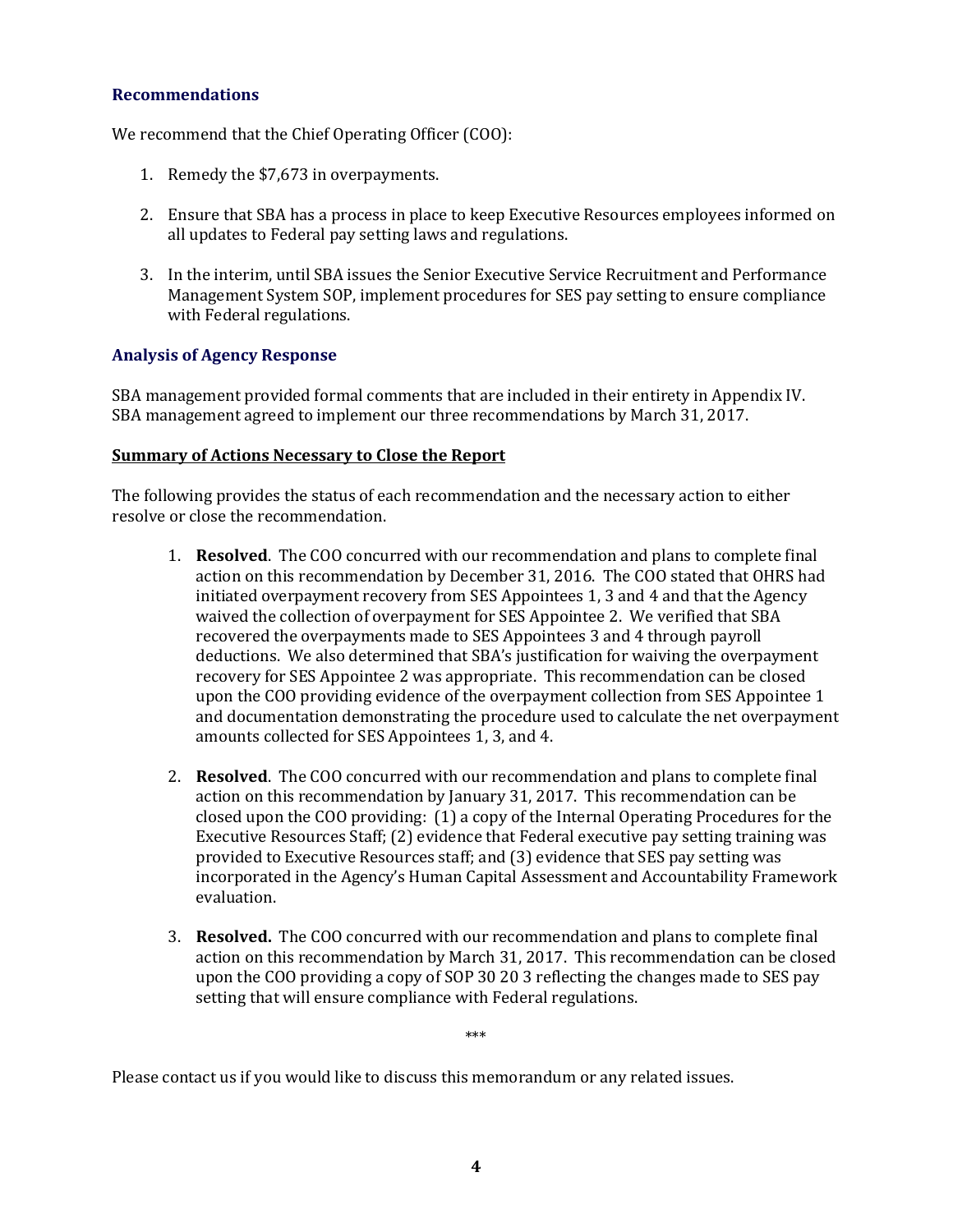cc: Nicolas Maduros, Chief of Staff Melvin F. Williams, Jr., General Counsel Martin Conrey, Attorney Advisor, Legislation and Appropriations Tami Perriello, Associate Administrator for Performance Management and Chief Financial Officer LaNae Twite, Director, Office of Internal Controls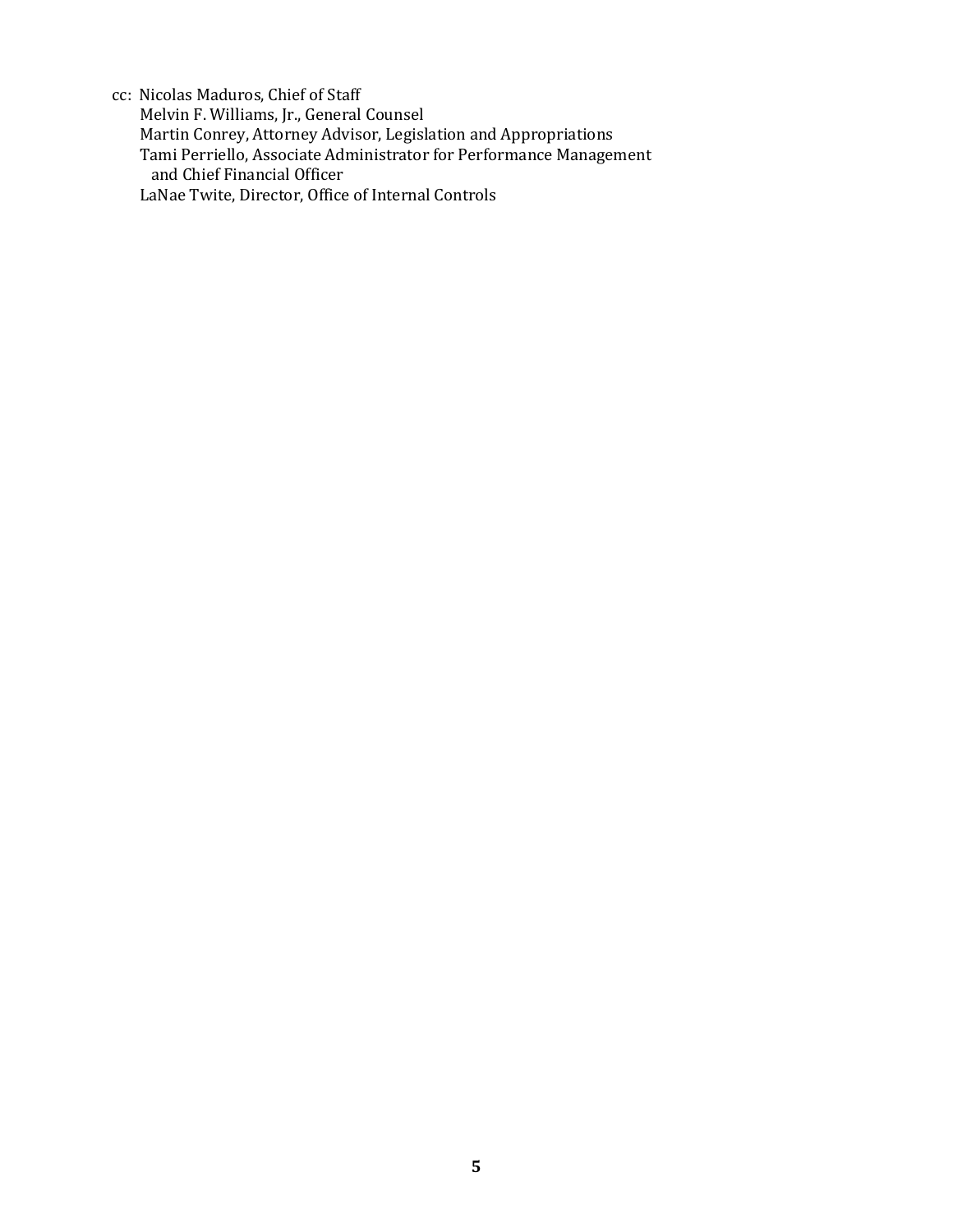# **Appendix I: Scope and Methodology**

The overall objective of our ongoing review is to determine whether SBA's pay setting practices, including salary increases and bonuses provided for Schedule Cs and SESs, complied with Federal laws and regulations. This memorandum only addresses our review on the initial pay setting for SESs.

In conducting this evaluation, we reviewed Federal laws and regulations and SBA policies and procedures governing SES pay. We also interviewed personnel from OHRS and OPM to gain an understanding of SES pay setting practices. Additionally, to identify the universe of newly hired political SESs and Executive Schedule appointees impacted by the pay freeze, we reviewed all political SESs and Executive Schedule appointees that were hired between January 1, 2014 and March 31, 2016. Further, to identify the universe of career SESs impacted by SBA losing its SES certification, we reviewed all career SESs hired between August 25, 2015 and March 31, 2016. Through this analysis, we identified 10 SESs and 3 Executive Schedule appointees that met the above criteria. We evaluated initial pay setting and reviewed the Standard Form 50, *Notification of Personnel Action,* and personnel file for all 13 individuals to ensure pay setting complied with Federal laws and regulations.

We conducted this evaluation in accordance with the Council of the Inspectors General on Integrity and Efficiency's quality standards for inspection and evaluation. Those standards require that we adequately plan and perform the evaluation to obtain sufficient, appropriate evidence to provide a reasonable basis for our findings and conclusions based on our objectives. We believe that the evidence obtained provides a reasonable basis for our conclusions based on our objectives.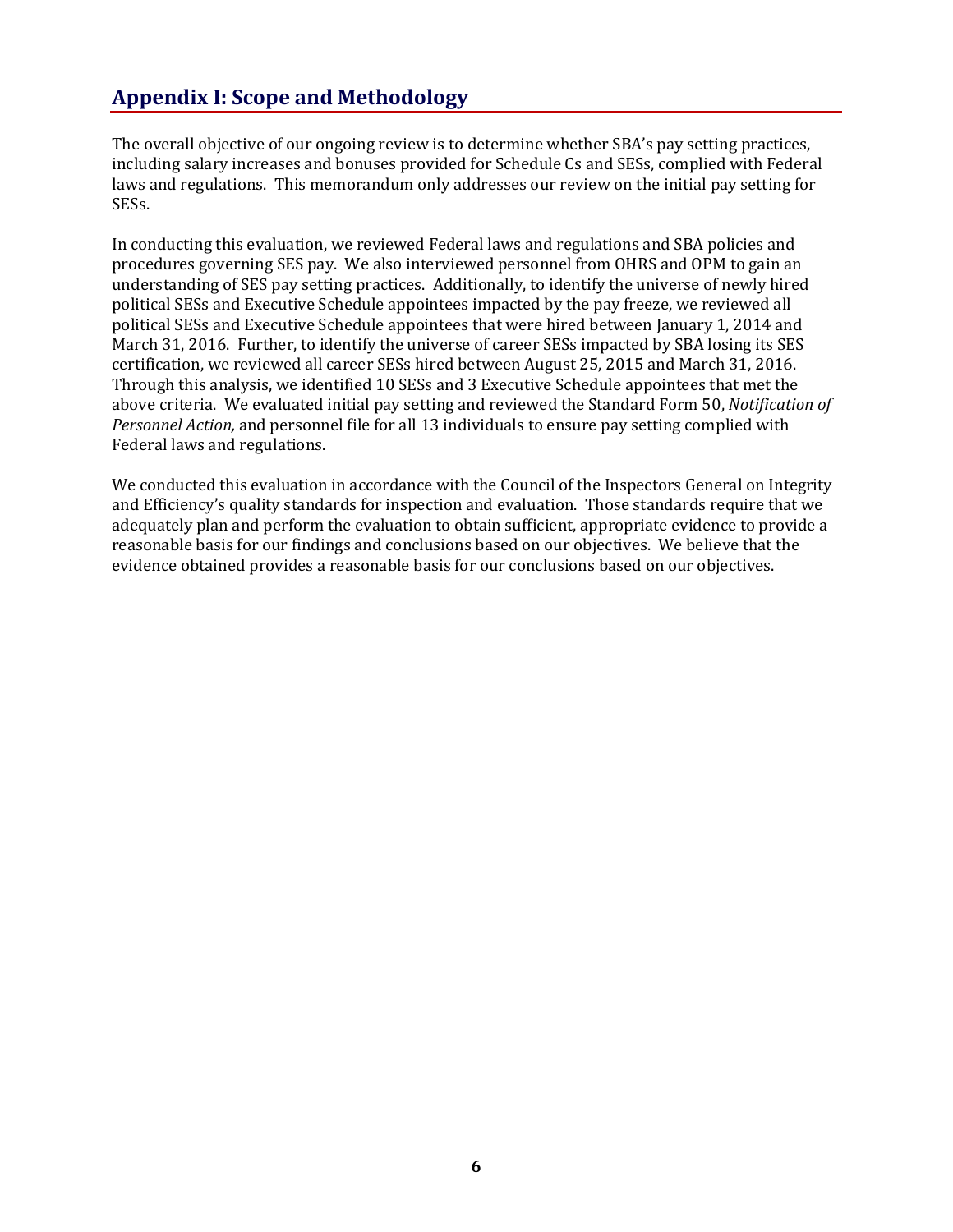# **Appendix II: Rates of Basic Pay for the Executive Schedule and Senior Executive Service, 2013 and 2015**

#### **Table 2. Executive Schedule (EX) Salary Table, January 2013**

Rates frozen at 2010 levels effective January 2013.

| Level I   | \$199,700 |
|-----------|-----------|
| Level II  | \$179,700 |
| Level III | \$165,300 |
| Level IV  | \$155,500 |
| Level V   | \$145,700 |

Source: OPM, Pay and Leave, Salaries and Wages.

#### **Table 3. Executive Schedule (EX) Salary Table, January 2015**

| Level I   | \$203,700 |
|-----------|-----------|
| Level II  | \$183,300 |
| Level III | \$168,700 |
| Level IV  | \$158,700 |
| Level V   | \$148,700 |

Source: OPM, Pay and Leave, Salaries and Wages.

#### **Table 4. Senior Executive Service (SES) Salary Table, January 2013**

Rates frozen at 2010 levels, effective January 2013

| <b>Structure of the SES Pay System</b>                        | Minimum   | <b>Maximum</b> |
|---------------------------------------------------------------|-----------|----------------|
| Agencies with a Certified SES Performance Appraisal System    | \$119.554 | \$179,700      |
| Agencies without a Certified SES Performance Appraisal System | \$119.554 | \$165,300      |
|                                                               |           |                |

Source: OPM, Pay and Leave, Salaries and Wages.

## **Table 5. Senior Executive Service (SES) Salary Table, January 2015**

Effective January 2015

| <b>Structure of the SES Pay System</b>                        | Minimum   | <b>Maximum</b> |
|---------------------------------------------------------------|-----------|----------------|
| Agencies with a Certified SES Performance Appraisal System    | \$121,956 | \$183,300      |
| Agencies without a Certified SES Performance Appraisal System | \$121,956 | \$168,700      |

Source: OPM, Pay and Leave, Salaries and Wages.

Note: Certain senior political officials may not receive a pay increase in 2015 or receive the 2015 established pay rates due to Section 738 of Title VII of Division E of the Consolidated and Further Continuing Appropriations Act of 2015. Section 738 continues the freeze on the payable pay rates for the Vice President and certain senior political appointees at applicable 2013 levels. The new pay freeze period commences on the first day of the first pay period that begins in January 2015 through the end of the last pay period that begins in 2015 (January 11, 2015 through January 9, 2016, for those on the standard biweekly pay period cycle). However, the officially established and posted pay rates or ranges for 2015 are in effect and used for determining pay for other employees.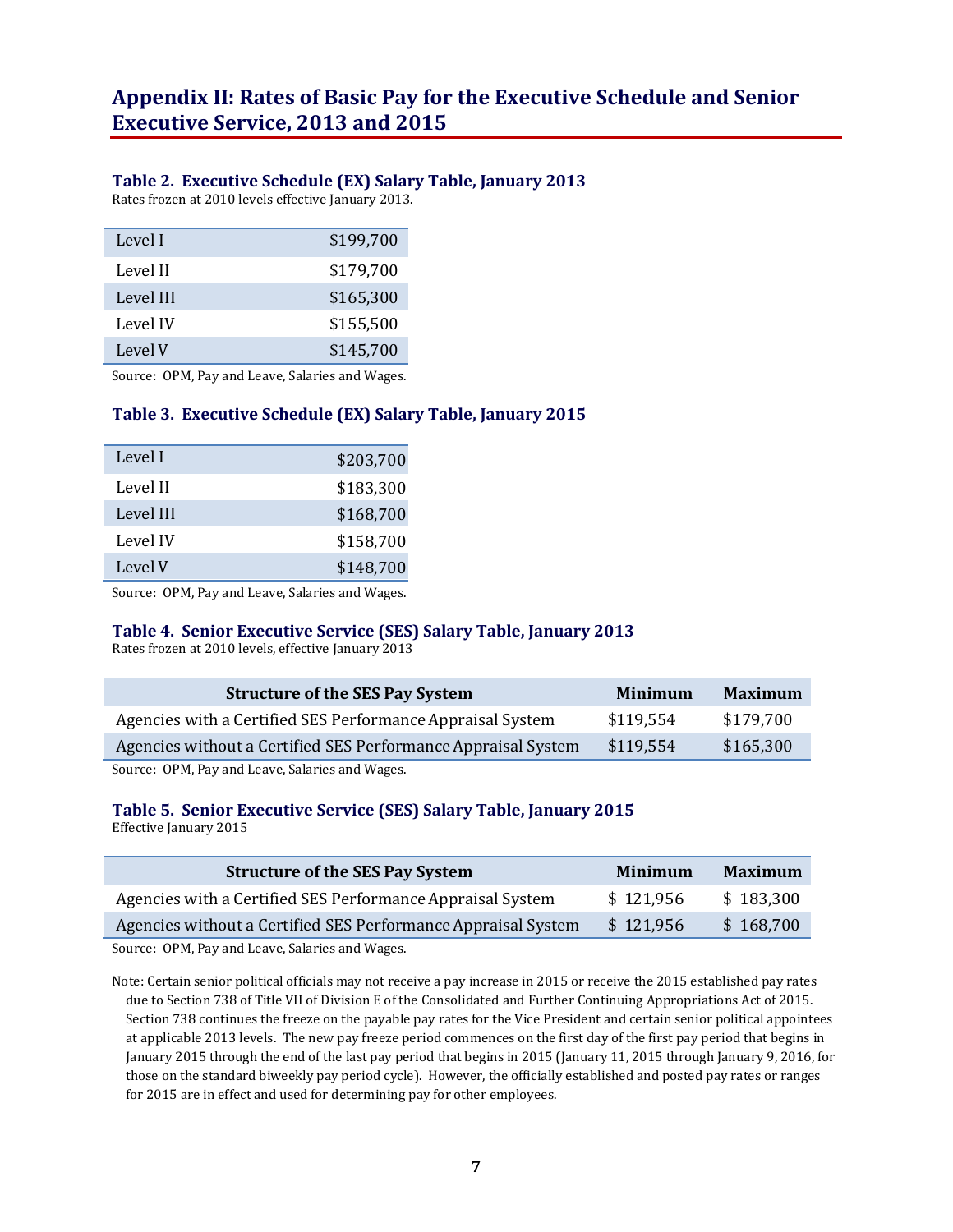# **Appendix III: Schedule of Dollar- Related Findings**

#### **Table 6. OIG Schedule of Questioned Costs[9](#page-7-0)**

**Questioned Costs Amount**

Overpayment of initial salaries \$7,673

Source: Generated by OIG based on analysis of SES personnel files.

<span id="page-7-0"></span><sup>9</sup> Questioned costs are expenditures that are not supported by adequate documentation at the time of the audit or otherwise do not comply with legal, regulatory, or contractual requirements.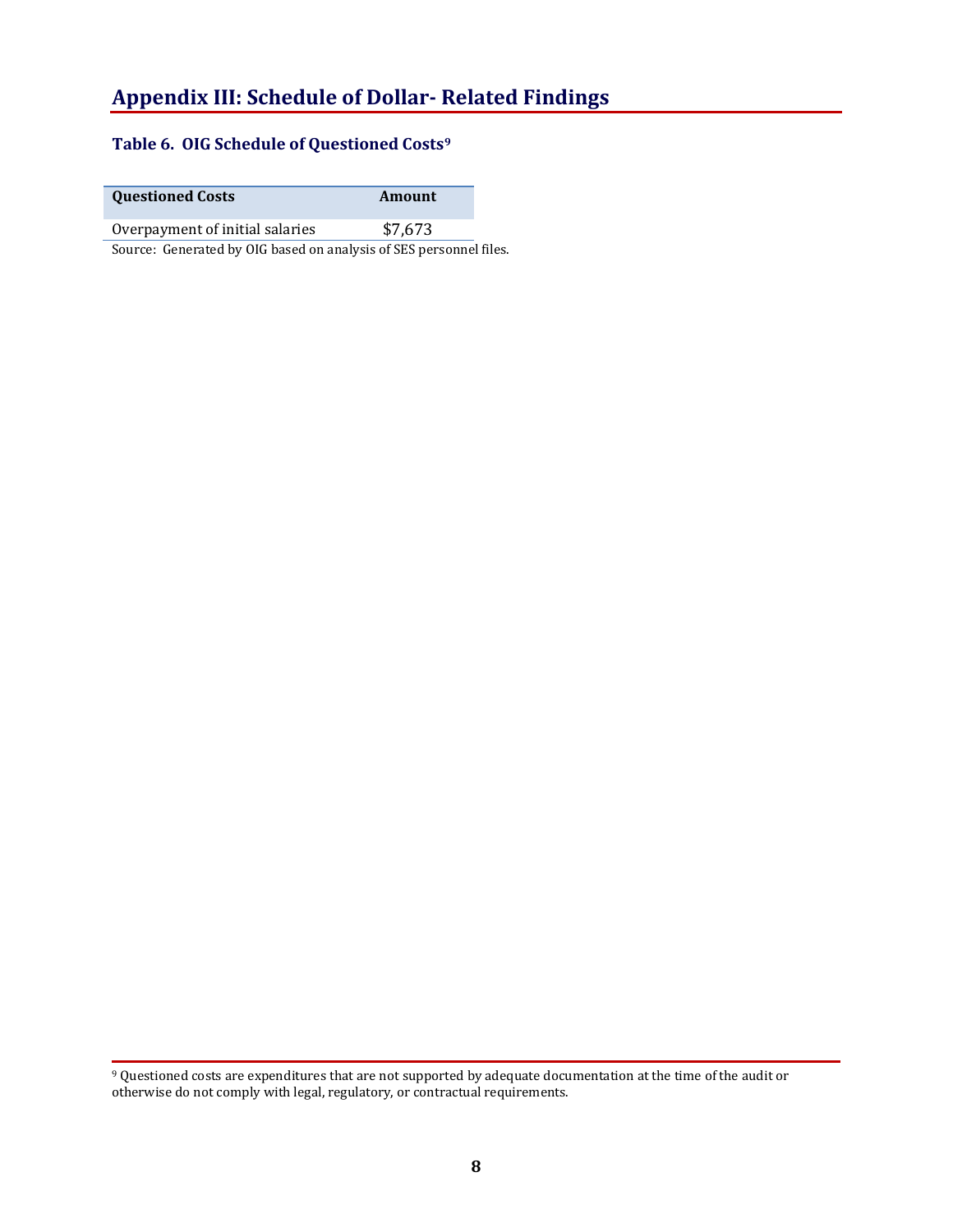# **SBA**

# CHIEF OPERATING OFFICER'S REPONSE TO MANAGEMENT ADVISORY